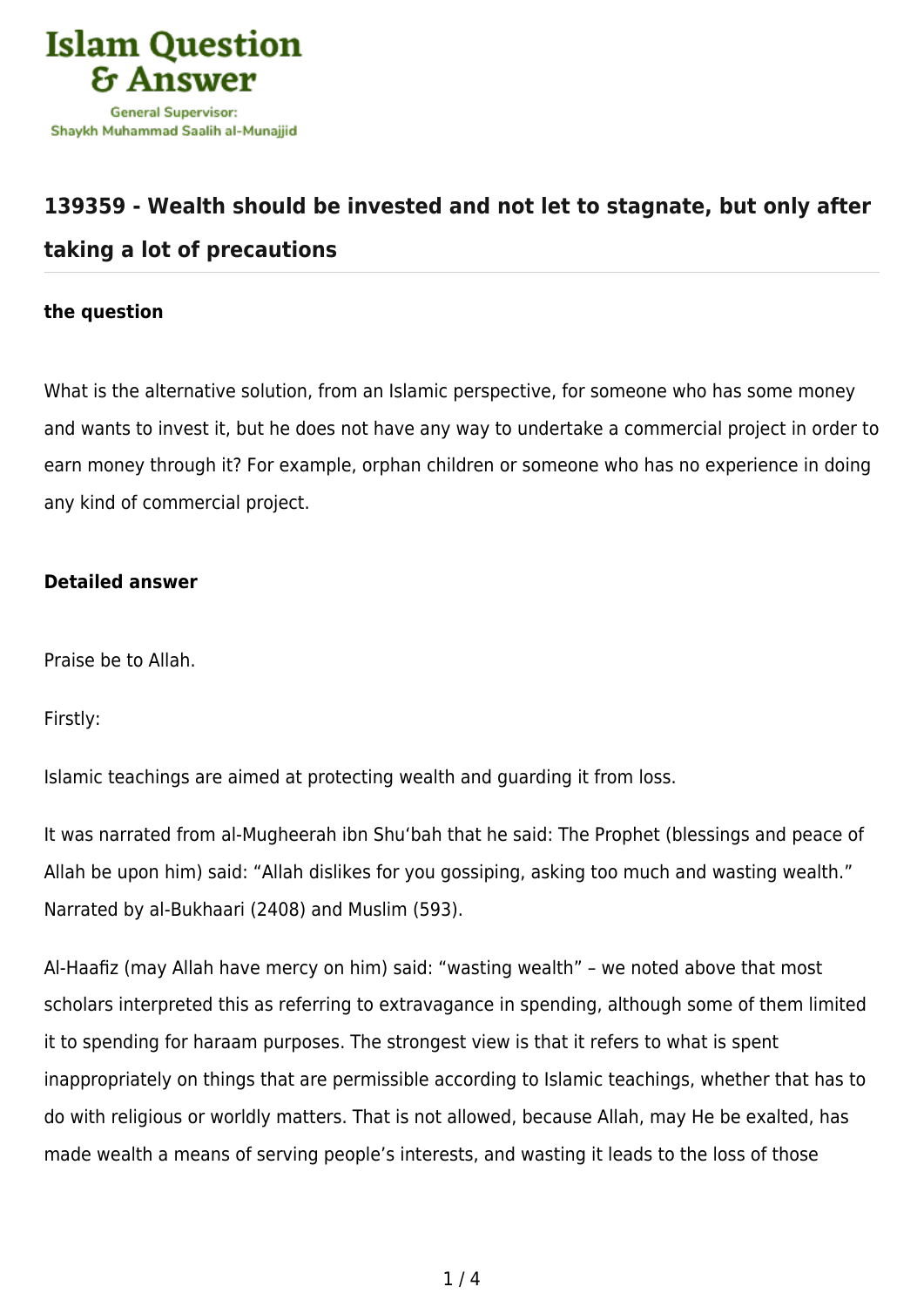

interests, either the interests of the one who wastes it or the interests of others. An exception is made from that with regard to spending a great deal on charitable causes in order to attain reward in the hereafter, so long as it does not lead to missing out on other religious duties that are more important than it. End quote.

Hoarding wealth and not making use of it, even if it is not regarded as wasting the wealth, is still making it idle and missing out on the interests that could be served by putting this money to work for its owner and for others. Putting money to work serves many interests in general, whereas leaving it idle causes these benefits to be lost, in addition to what could happen because of the wealth being consumed by zakaah and spending.

Hence 'Umar ibn al-Khattaab (may Allah be pleased with him) said: Whoever takes care of an orphan who has wealth, let him do business for him [with his wealth] and not leave it to be consumed by zakaah. Narrated by ad-Daaraqutni (2/109) and al-Bayhaqi (11301); classed as saheeh by Ibn al-'Arabi in 'Aaridat al-Ahwadhi (2/99).

Al-Bayhaqi (11303) narrated that al-Hakam ibn Abi'l-'Aas said: 'Umar ibn al-Khattaab (may Allah be pleased with him) said to me: Do you deal in trade, for I have the wealth of an orphan that is about to disappear because of zakaah. I said to him: Yes. So he gave me ten thousand, and I stayed away from him for as long as Allah willed, then I came back to him and he said to me: What happened to the money? I said: Here it is; it has reached one hundred thousand.

Al-Bayhaqi also narrated (11304) that al-Qaasim ibn Muhammad said: 'Aa'ishah (may Allah be pleased with her) pay zakaah on our wealth which was being used to do trade in al-Bahrain.

Shaykh al-Islam Ibn Taymiyah (may Allah have mercy on him) said:

It is not permissible for an orphan's wealth to be taken care of except by one who is competent and has experience in what he is taking care of and can be trusted with it. If the one who is taking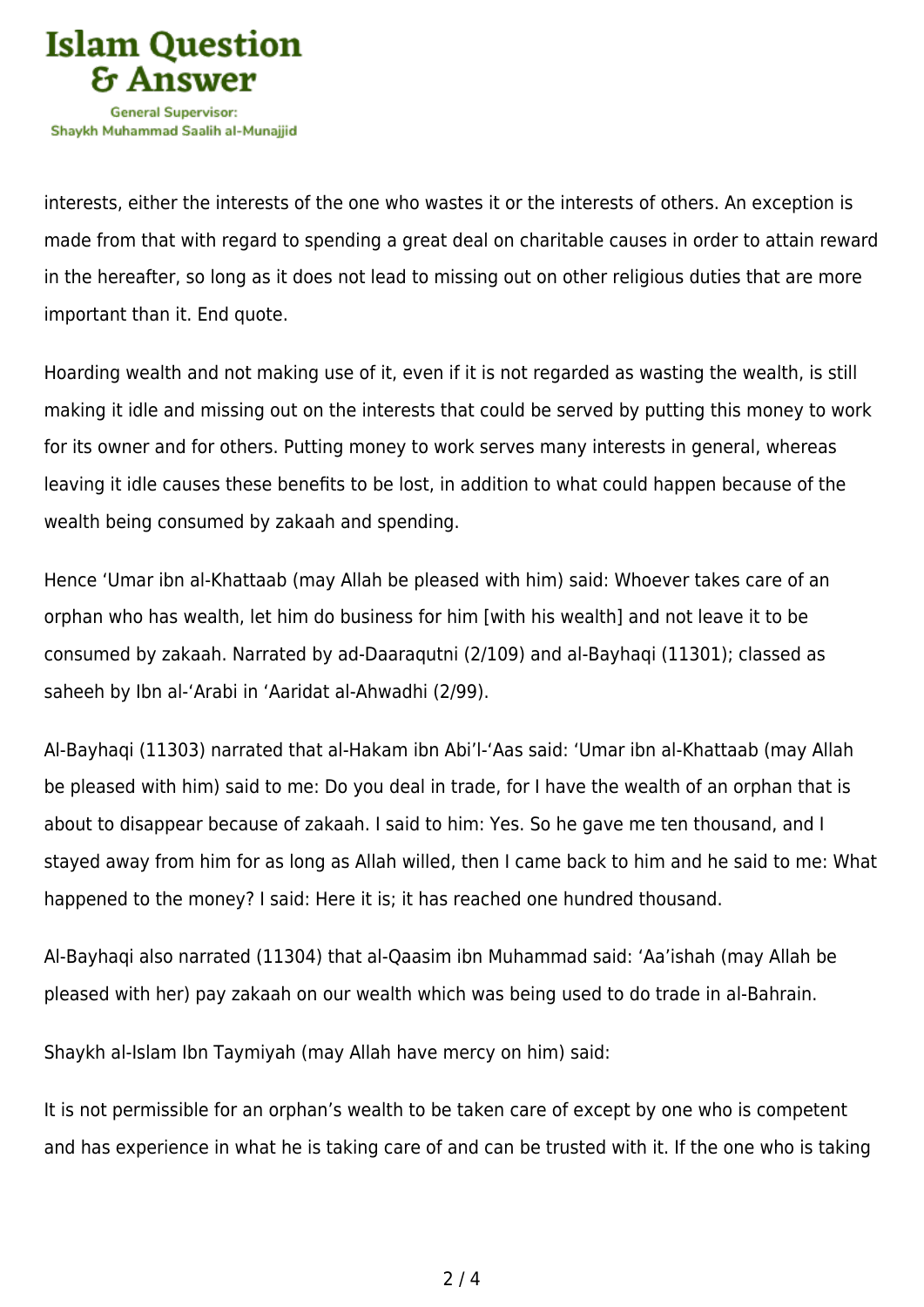

care of it does not meet this description, then he should be replaced … It is mustahabb to do business with the orphan's wealth, because of the words of 'Umar and others: Do business with the wealth of orphans, so that it will not be consumed by zakaah. End quote.

Al-Fataawa al-Kubra (5/397).

Based on that, the one who has wealth, or is taking care of an orphan's wealth, should do business with this wealth and work to make it grow; he should not leave it to be consumed by zakaah and spending, or to be vulnerable to loss or theft.

If he is able to do that work himself, he should do it himself. If he is not able to do that, then he should look for an honest and trustworthy man who has experience in trade, and make him a partner so that they may both benefit from this wealth.

Another way of dealing with it is to put it in an Islamic bank that is known to handle transactions in the manner prescribed by Islamic teaching, and does not engage in prohibited transactions such as riba and the like.

There are consultancies which specialize in identifying projects and conduct feasibility studies, and [after investment in a project] they supervise projects for several months, in return for a fee that is agreed upon. You can seek the help of such consultancies.

Because there are now so many dishonest people who do not refrain from consuming people's wealth unlawfully, the owner of the wealth must take extra care and ascertain the honesty of the person to whom he gives his wealth.

It would be a good idea for governments to play this role [which is to facilitate the investment of people's wealth], because they are more able to do that than individuals. Instead of taking people's wealth in riba-based loans that charge a fixed rate of interest every month, there could be real, beneficial projects and the contract could be one of mudaarabah (profit sharing),